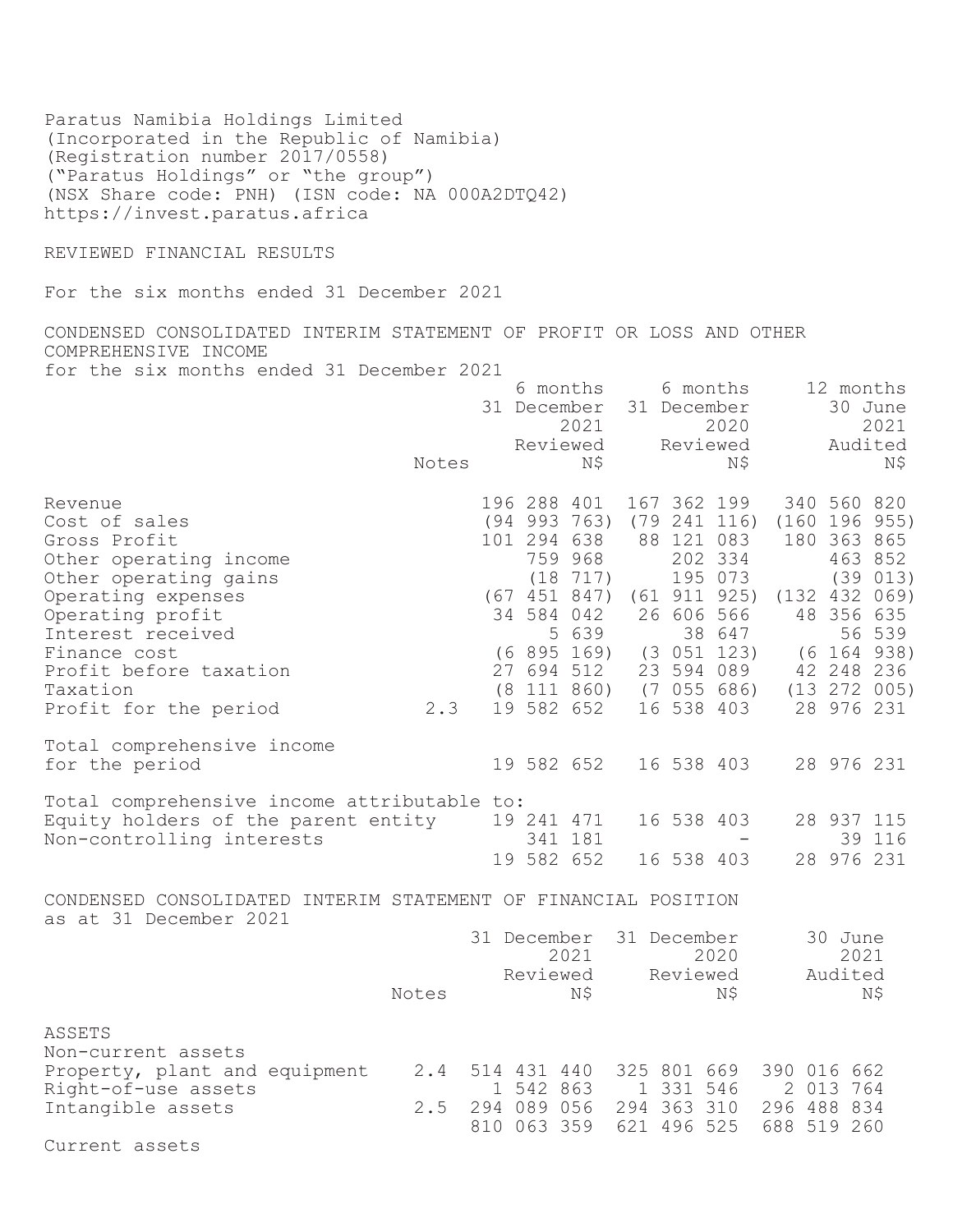| Inventories<br>Loans to related parties                                                                                                 |     |             | 18 723 403                             | 156 167                                                     | 21 774 212                        | 738 840                                                                  |              | 18 755 187<br>216 372                           |                                                                          |
|-----------------------------------------------------------------------------------------------------------------------------------------|-----|-------------|----------------------------------------|-------------------------------------------------------------|-----------------------------------|--------------------------------------------------------------------------|--------------|-------------------------------------------------|--------------------------------------------------------------------------|
| Trade and other receivables<br>Investments at fair value                                                                                | 2.6 |             | 47 212 101<br>56 520 553               |                                                             |                                   | 24 094 982<br>86 321 499                                                 |              | 40 022 452<br>159 856 281                       |                                                                          |
| Finance lease receivables<br>Current taxation receivable<br>Cash and cash equivalents                                                   |     | $\mathbf 1$ | 984 773<br>10 728 667                  |                                                             | 3 557 530<br>2 028 415            | 41 542                                                                   | 3            | 509 125<br>11 049 026                           | 4 088                                                                    |
| TOTAL ASSETS                                                                                                                            |     |             | 135 352 664<br>945 389 023             |                                                             | 760 053 545                       | 138 557 020                                                              |              | 233 412 531<br>921 931 791                      |                                                                          |
| EQUITY AND LIABILITIES                                                                                                                  |     |             |                                        |                                                             |                                   |                                                                          |              |                                                 |                                                                          |
| Share Capital<br>Non-distributable reserves<br>Distributable reserves                                                                   |     |             | 500 674 703<br>1 985 600<br>61 983 715 |                                                             | 1 985 600<br>40 049 081           | 500 674 703                                                              |              | 500 674 703<br>1 985<br>47 575 481              | 600                                                                      |
| Non-controlling interest                                                                                                                |     |             |                                        | 492 156<br>565 136 174                                      |                                   | 542 709 384                                                              |              | 222 192<br>550 457 976                          |                                                                          |
| Non-current liabilities<br>Loan from related parties<br>Borrowings<br>Lease liabilities<br>Contract liabilities                         |     |             | 112 603 262                            | 200 000 000<br>783 369                                      | 59 115 785<br>1 020 960           | 91 218 245                                                               | $\mathbf{1}$ | 266 004<br>200 000 000<br>392 845<br>88 444 920 |                                                                          |
| Deferred taxation                                                                                                                       |     |             |                                        | 29 934 124<br>343 320 755                                   |                                   | 17 481 416<br>168 836 406                                                |              | 23 697 735<br>313 801 504                       |                                                                          |
| Current liabilities<br>Loan from related parties<br>Trade and other payables<br>Borrowings<br>Lease liabilities<br>Contract liabilities |     |             | 20 735 531<br>1 182 820<br>8 266 867   | 22 001<br>607 247                                           | 20 582 764<br>14 093<br>7 539 389 | 340<br>888 458                                                           | 9            | 33 878 028<br>478 275<br>1 104 298<br>216 668   |                                                                          |
| Current tax payable<br>Provisions                                                                                                       |     |             | 5 882 468                              | 147 062<br>46 475                                           | 4 117 984                         | 29 324                                                                   |              | 8 860 735                                       | 38 301                                                                   |
| Dividends payable<br>Bank overdraft                                                                                                     |     |             |                                        | 41 623                                                      | 1 256 496                         |                                                                          |              | 4 096 006                                       |                                                                          |
| TOTAL EQUITY AND LIABILITIES                                                                                                            |     |             | 36 932 094<br>945 389 023              |                                                             | 48 507 755<br>760 053 545         |                                                                          | 921          | 57 672 311<br>931 791                           |                                                                          |
| CONDENSED CONSOLIDATED INTERIM STATEMENT OF CASH FLOWS<br>for the six months ended 31 December 2021                                     |     |             |                                        |                                                             |                                   |                                                                          |              |                                                 |                                                                          |
|                                                                                                                                         |     |             |                                        | 31 December<br>2021<br>Reviewed<br>N\$                      |                                   | 31 December<br>2020<br>Restated<br>Ν\$                                   |              |                                                 | 30 June<br>2021<br>Audited<br>Ν\$                                        |
| CASH FLOWS FROM OPERATING ACTIVITIES<br>Cash generated from operating                                                                   |     |             |                                        |                                                             |                                   |                                                                          |              |                                                 |                                                                          |
| activities<br>Cash generated by operations<br>Interest paid<br>Interest received<br>Tax paid                                            |     |             |                                        | 51 367 770<br>58 329 025<br>(6808436)<br>5 639<br>(158 458) |                                   | 40 596 547<br>45 108 438<br>$(2\ 965\ 689)$<br>38 647<br>$(1\ 584\ 849)$ |              |                                                 | 88 170 413<br>95 186 318<br>$(5\ 536\ 000)$<br>56 539<br>$(1\ 536\ 444)$ |
| Cash flows used in investing<br>activities<br>Cash flows used in financing                                                              |     |             |                                        |                                                             |                                   |                                                                          |              |                                                 | (42 080 520) (44 001 565) (206 005 262)                                  |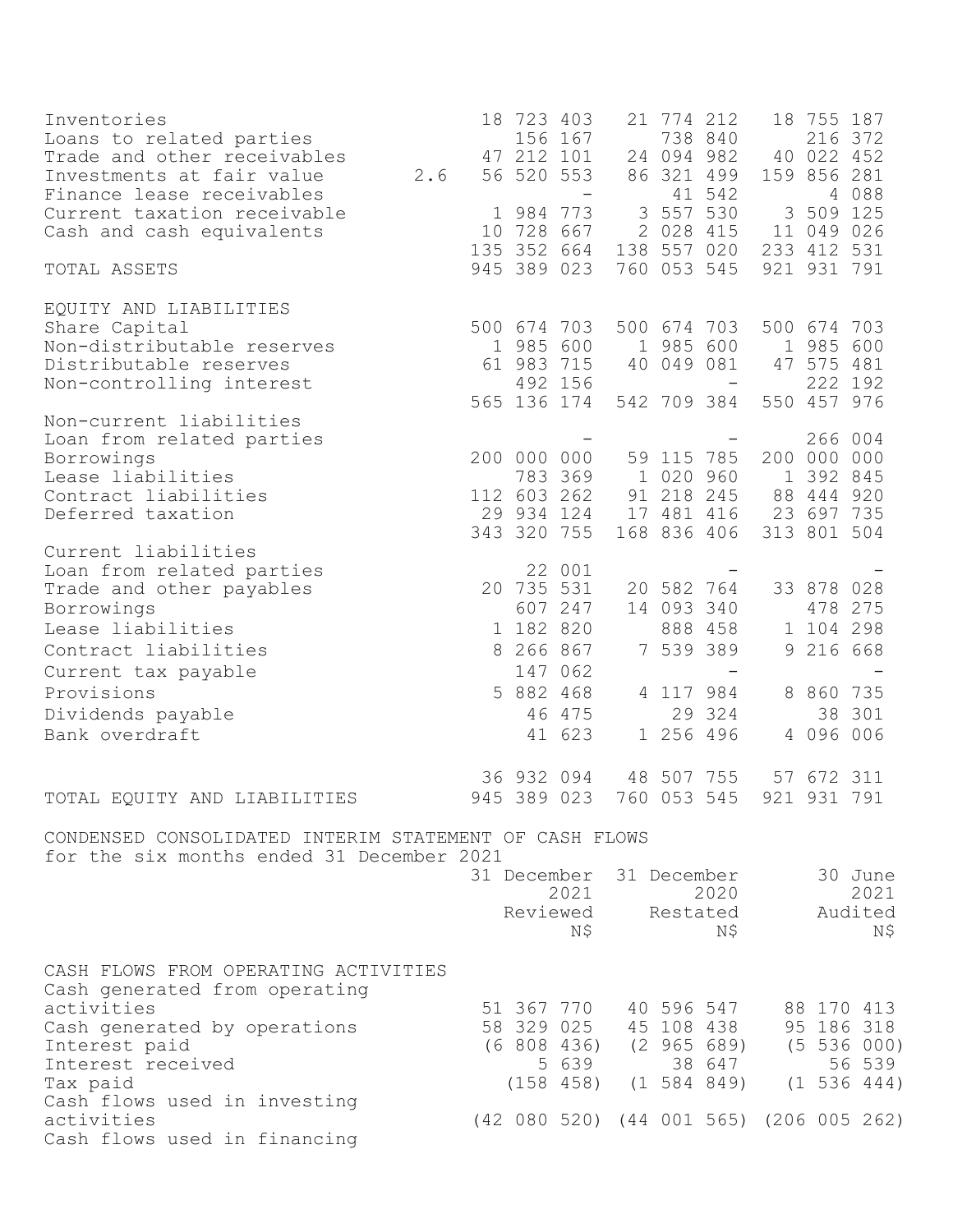activities (5 514 325) (16 764 089) (105 352 058) Net increase / (decrease) in cash and cash<br>equivalents 3 772 925 equivalents 3 772 925 (20 169 107) (12 482 791) Cash and Cash equivalents at the beginning of the year 6 953 020 20 922 431 20 922 431 Effect of exchange rate on cash and cash equivalents (38 901) 18 595 (1 486 620) CASH AND CASH EQUIVALENTS AT THE END OF THE PERIOD 10 687 044 771 919 6 953 020 CONDENSED CONSOLIDATED INTERIM STATEMENT OF CHANGES IN EQUITY for the six months ended 31 December 2021 Total Non- Distri- Non- Total share Distri- butable controlling capital butable reserves interest reserves  $N\tilde{S}$   $N\tilde{S}$   $N\tilde{S}$   $N\tilde{S}$   $N\tilde{S}$   $N\tilde{S}$ Audited balance at 1 July 2020 486 911 828 1 985 600 28 382 990 - 517 280 418 Profit for the period  $-$ Other comprehensive  $\frac{1}{2}$  income  $\frac{1}{2}$   $\frac{1}{2}$   $\frac{1}{2}$   $\frac{1}{2}$   $\frac{1}{2}$   $\frac{1}{2}$   $\frac{1}{2}$   $\frac{1}{2}$   $\frac{1}{2}$   $\frac{1}{2}$   $\frac{1}{2}$   $\frac{1}{2}$   $\frac{1}{2}$   $\frac{1}{2}$   $\frac{1}{2}$   $\frac{1}{2}$   $\frac{1}{2}$   $\frac{1}{2}$   $\frac{1}{2}$   $\frac{1}{2}$   $\frac{$ Cross-holding shares disposed of during the period 13 762 875 - - - 13 762 875<br>Dividends - - - - - - - - - - - - - 13 762 875  $(4 \t872 \t312)$  -  $(4 \t872 \t312)$ Reviewed balance as at 31 December 2020 500 674 703 1 985 600 40 049 081 - 542 709 384 Profit for the period - - - - 12 398 712 39 116 12 437 828 Other comprehensive  $\frac{1}{2}$  income  $\frac{1}{2}$   $\frac{1}{2}$   $\frac{1}{2}$   $\frac{1}{2}$   $\frac{1}{2}$   $\frac{1}{2}$   $\frac{1}{2}$   $\frac{1}{2}$   $\frac{1}{2}$   $\frac{1}{2}$   $\frac{1}{2}$   $\frac{1}{2}$   $\frac{1}{2}$   $\frac{1}{2}$   $\frac{1}{2}$   $\frac{1}{2}$   $\frac{1}{2}$   $\frac{1}{2}$   $\frac{1}{2}$   $\frac{1}{2}$   $\frac{$ Acquisition of subsidiary - - - 183 076 183 076 Dividends - - (4 872 312) - (4 872 312) Audited balance as at 01 July 2021 500 674 703 1 985 600 47 575 481 222 192 550 457 976 Adjustment: subsidiary - - 39 075 (71 217) (32 142)<br>Profit for the period - - - 19 241 471 341 181 19 582 652 Profit for the period Other comprehensive  $\frac{1}{2}$  income  $\frac{1}{2}$   $\frac{1}{2}$   $\frac{1}{2}$   $\frac{1}{2}$   $\frac{1}{2}$   $\frac{1}{2}$   $\frac{1}{2}$   $\frac{1}{2}$   $\frac{1}{2}$   $\frac{1}{2}$   $\frac{1}{2}$   $\frac{1}{2}$   $\frac{1}{2}$   $\frac{1}{2}$   $\frac{1}{2}$   $\frac{1}{2}$   $\frac{1}{2}$   $\frac{1}{2}$   $\frac{1}{2}$   $\frac{1}{2}$   $\frac{$ Dividends - - (4 872 312) - (4 872 312) Reviewed balance at 31 December 2021 500 674 703 1 985 600 61 983 715 492 156 565 136 174 1. OTHER INFORMATION 31 December 31 December 30 June 2021 2020 2021 Notes Reviewed Reviewed Audited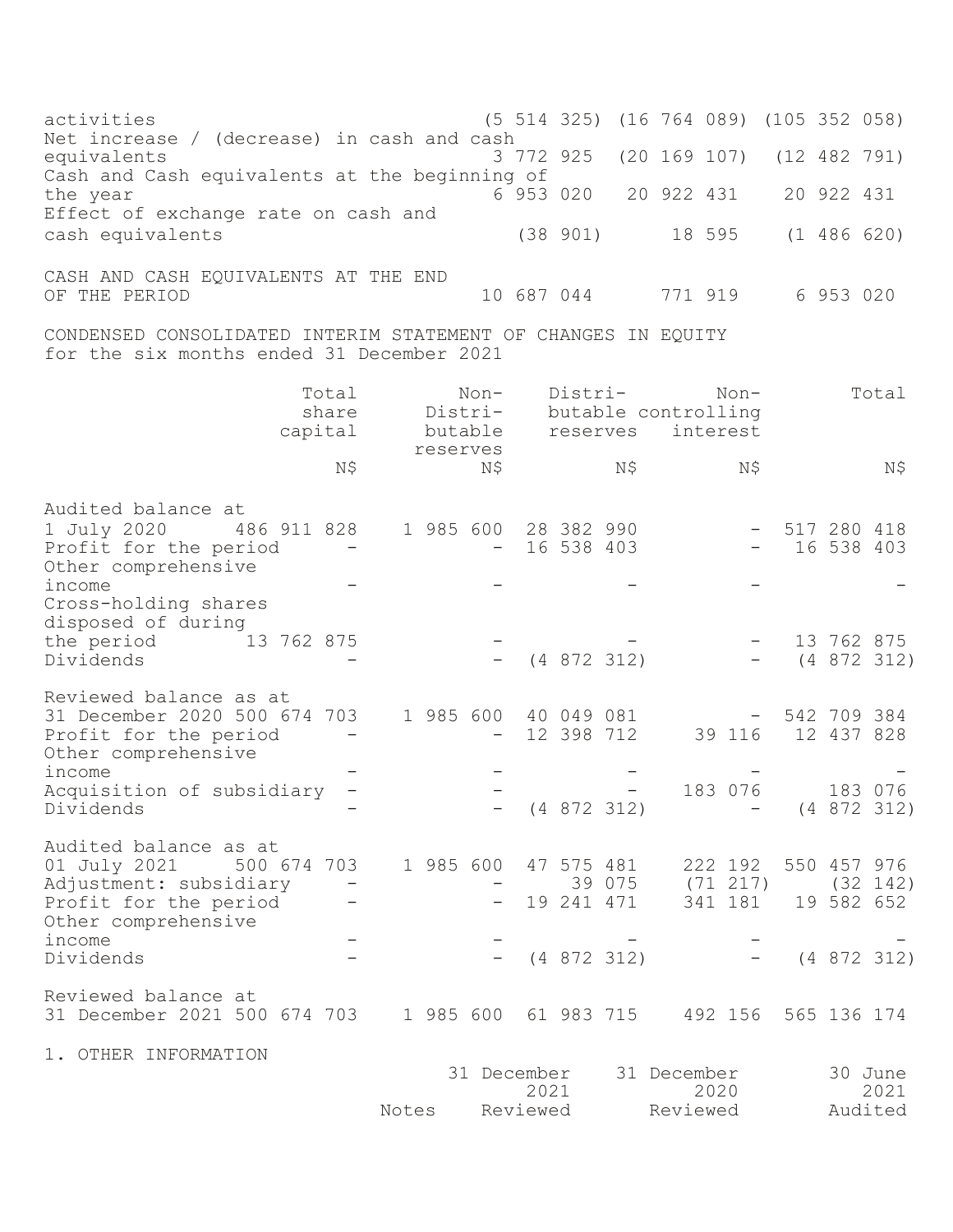| Number of shares in issue               | $2 \cdot 2$ | 48 723 123 | 48 723 123                                   | 48 723 123    |
|-----------------------------------------|-------------|------------|----------------------------------------------|---------------|
| Net asset value per share               |             |            |                                              |               |
| (cents per share)                       |             | 1 159.89   | 1 113.86                                     | 1 129.77      |
| Listed market price per share           |             |            |                                              |               |
| (cents per share)                       |             | 1 277.00   | 1 149.00                                     | 1 200.00      |
| Premium to net asset value              |             | 10.10%     | 3.15%                                        | 6.22%         |
| Capital commitments (including approved |             |            |                                              |               |
| but not contracted)                     |             |            | N\$167 900 000 N\$222 900 000 N\$318 800 000 |               |
| Market capitalisation                   |             |            | N\$622 194 281 N\$559 828 683 N\$584 677 476 |               |
| Basic earnings per share                |             |            |                                              |               |
| (cents)                                 | $2 \cdot 2$ | 39.49      | 34.42                                        | 59.80         |
| Headline earnings per share             |             |            |                                              |               |
| (cents)                                 | 2.2         | 39.50      | 32.51                                        | 57.86         |
| Dividends per share (cents)             |             | 10.00      | 10.00                                        | 20.00         |
| EBITDA                                  |             |            |                                              | N\$94 441 622 |
| EBITDA margin %                         |             | 30.98%     | 29.02%                                       | 27.73%        |
| EBITDA per share (cents)                |             | 124.79     | 101.08                                       | 193.83        |
| Net Debt (Total debt less cash)/        |             |            |                                              |               |
| EBITDA (not more than 3.5x)             |             | 2.33       | n/a                                          | 1.87          |
| EBITDA interest cover                   |             |            |                                              |               |
| (not less than 2.5x)                    |             | 8.82       | n/a                                          | 15.32         |
|                                         |             |            |                                              |               |

2. NOTES TO THE FINANCIAL RESULTS

## 2.1 Basis of preparation

The reviewed condensed consolidated interim financial statements for the six months ending 31 December 2021, from which this information is derived, is prepared in accordance with the requirements of the NSX Listings Requirements for provisional reports and the requirements of the Companies Act of Namibia. The Listings Requirements require provisional reports to be prepared according to the framework concepts and the measurement and recognition requirements of International Financial Reporting Standards (IFRS) and to also, as a minimum, contain the information required by IAS34 Interim Financial Reporting. The accounting policies applied in the preparation of the condensed consolidated interim financial statements are in terms of IFRS and are consistent with those applied in the previous annual financial statements, except for the adoption of new or revised accounting standards as set out in the annual condensed financial statements. Selected explanatory notes are included to explain events and transactions that are significant to an understanding of the changes in financial position and performance since the last annual condensed financial statements.

## 2.2. Restatement

The dividends earned on money market funds for the interim period which ended on 31 December 2020, amounting to N\$2.8 million, was removed from the cash flow statement, as the dividends were directly capitalised to the money market investments. (Refer to note 2.6)

2.3. Basic and Headline earnings per ordinary share

|  |          | 31 December 31 December | 30 June |
|--|----------|-------------------------|---------|
|  | 2021     | 2020                    | 2021    |
|  | Reviewed | Reviewed                | Audited |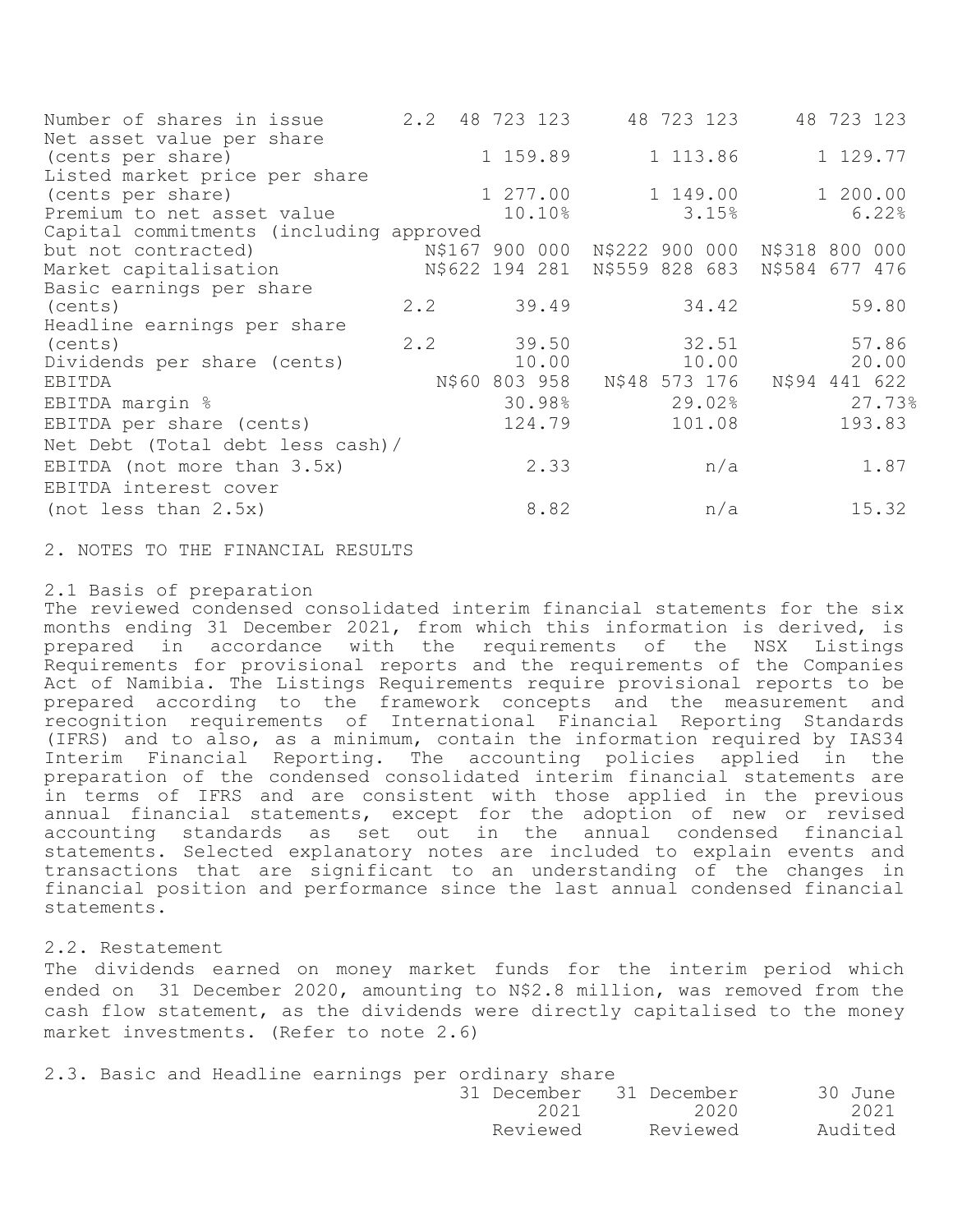Shares in issue Total number of shares in issue 48 723 123 48 723 123 48 723 123 Weighted number of shares in issue 48 723 123 The basic earnings and headline earnings per share for the period to 31 December 2021 are calculated as follows: 31 December 31 December 30 June 2021 2020 2021 Reviewed Reviewed Audited Earnings Profit for the period attributable to the<br>equity holders of the parent M\$19 N\$19 241 471 N\$16 538 403 N\$28 937 115 Headline adjustments: After taxation (profit) / loss on sale of property, plant and equipment N\$2 575 (N\$33 308) (N\$57 745) Profit on disposal of shares  $-$  (N\$882 750) (N\$882 750) Headline earnings N\$19 244 046 N\$15 622 345 N\$27 996 620 Basic earnings per ordinary share (cents) 39.49 34.42 59.80 Headline earnings per ordinary share (cents) 39.50 32.51 57.86 2.4 Property, plant and equipment 31 December 31 December 30 June 2021 2020 2021 Reviewed Reviewed Audited N\$ N\$ N\$ Net book value at the beginning of the period 390 016 662 254 244 406 254 244 406 Capital expenditure 146 556 856 89 962 015 174 404 595<br>Measurement adjustment 158 275 -Measurement adjustment Disposals (148 829) (38 229) (63 431) Depreciation (22 151 524) (18 366 523) (38 568 908) Net book value at the end of the Period 514 431 440 325 801 669 390 016 662 2.5 Intangible assets 31 December 31 December 30 June 2021 2020 2021 Reviewed Reviewed Audited N\$ N\$ N\$ Net book value at the beginning of the period 296 488 834 297 156 674 297 156 674 Additions through a business combination - - - - 1 881 668 Measurement adjustment on goodwill 19 242 Capital expenditure 1 178 471 366 583 4 086 289 Amortisation (3 597 491) (3 159 947) (6 635 797) Net book value at the end of the Period 294 089 056 294 363 310 296 488 834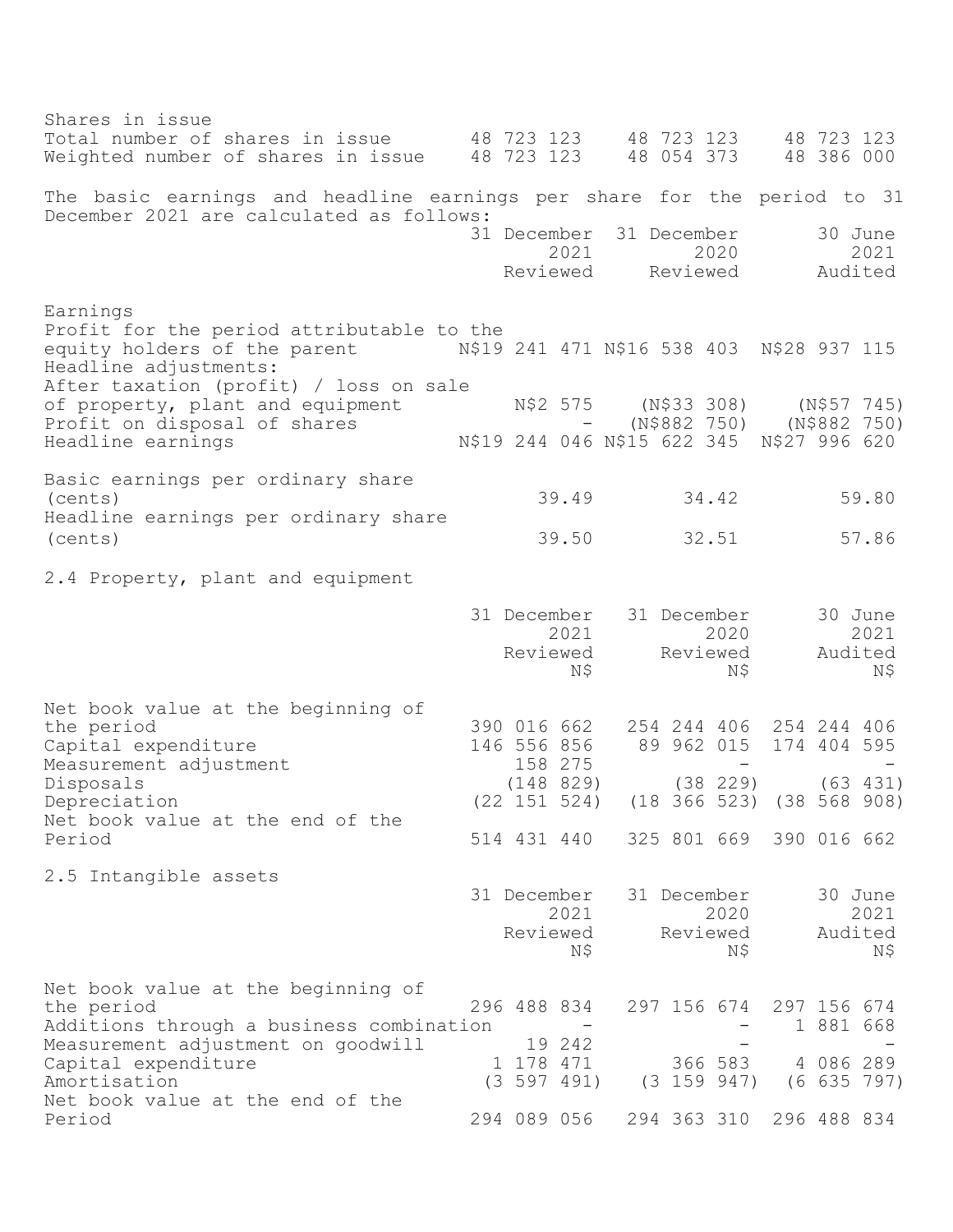#### 2.6 Investments at fair value

Investments at fair value amounting to N\$56.5 million (31 December 2020: N\$86 million; 30 June 2021: N\$159.9 million) consist of investments in money market funds, which earned dividends of N\$2.4 million (31 December 2020: N\$2,8 million; 30 June 2021: N\$4.1 million). The dividends received are included under revenue.

Investments at fair value are short term in nature and classified as level 2 financial instruments. Level 2 financial instruments are valued at prices relative to prices in the market.

#### 3. DIRECTORS' COMMENTARY

#### 3.1 The market and prospects

Namibia's economic performance was expected to improve slightly during 2021 and improve further in 2022. According to the Bank of Namibia's December 2021 Economic Outlook report, the real GDP growth is projected to increase by 1.5% and 3.3% in 2021 and 2022, respectively, from a contraction of 8.5% in 2020.

The growth in the Information and Communication sector was expected to be 7.8% in 2021 and 6.4% in 2022. The group will continue its aggressive infrastructure roll-out strategy to further expand its network footprint across Namibia and to support recurring revenue growth.

For the six months ended 31 December 2021, Paratus Telecommunications (Proprietary) Limited ("Paratus Namibia"), the operating entity, realised recurring revenue of N\$166.2 million (December 2020: N\$150.4 million) which represents a growth of 10.5% on a like-for-like basis. Non-recurring revenue, which represents Local Area Network installations and sale of Telecommunication Equipment, amounts to N\$24.6 million (December 2020: N\$14.2 million). This represents a growth of 73.2% on a like-for-like basis. The growth is mainly attributable to a Local Area Network Installation from a new property development project.

The net profit before taxation, for the operating entity, for the same period amounts to N\$26.4 million (31 December 2020: N\$21.9 million) and earnings before interest, taxation, depreciation and amortisation ("EBITDA") amounts to N\$59.8 million (December 2020: N\$46.9 million). This represents growth of 20.6% and 27.5%, respectively on a like-for-like basis. The growth in profitability is mainly attributable to the overall revenue growth of 15.9% and the moderate increase of 7.7% in operating expenses. The operating margins for the period under review is slightly lower than the previous reporting period and is mainly due to the lower margins realised from the higher non-recurring revenue.

## 3.2 Capital projects

For the period to 31 December 2021 Paratus Namibia has invested N\$147.7 million in infrastructure. Of this total investment, N\$75.4 million was invested in the fiber network, of which N\$8 million was invested towards a fiber network in the Northern towns of Namibia and N\$15 million was invested to expand the current fiber network in the coastal towns of Namibia.

An amount of N\$11 million was invested towards the LTE networks in Windhoek,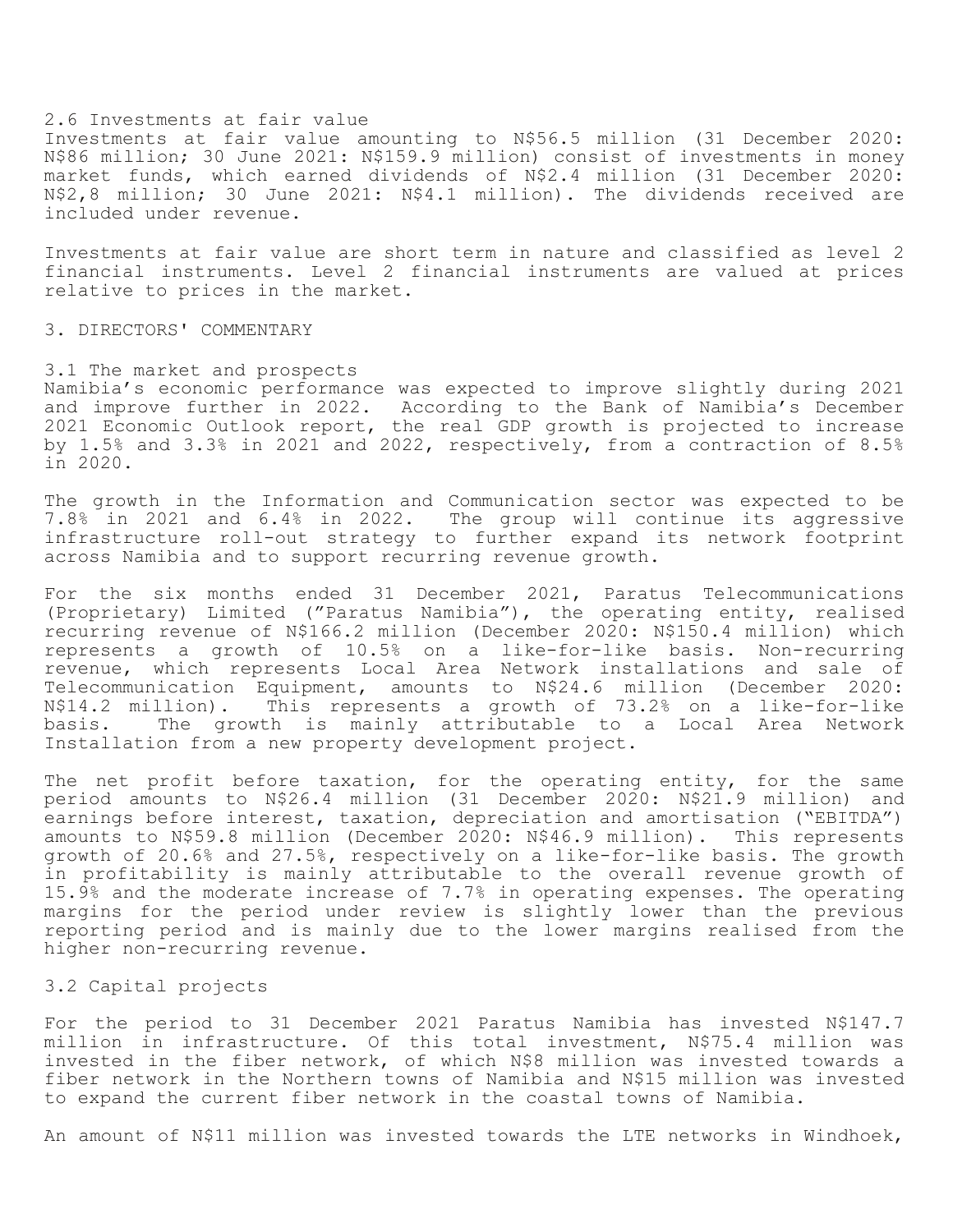the coastal towns, and the North of Namibia.

A total amount of N\$34.8 million was invested in the Cable Landing Station in Swakopmund, which has now been completed and is ready for service.

To date, N\$50.4 million was invested in the Data Center, which is expected to be completed during the third quarter of 2022 at a total cost of N\$123 million.

Management considers EBITDA as an important operational performance measure, as it mirrors Paratus Namibia's ability to generate cash flows from operations. The disparity between profit after taxation and EBITDA stems from the large depreciation charges recorded on infrastructure deployed.

For the period under review, Paratus Namibia have funded 40% of the total capital investment from operational cash flows, which includes the Data Center project. The investment in infrastructure bodes well for the group, as is evident from the improvement in the EBITDA margin emanating from the cost savings realised by using own infrastructure, as well as adding customers to existing infrastructure.

3.3 Events after the reporting period The directors are not aware of any other material subsequent events after the reporting period.

3.4 Changes to the Board There have been no changes to the board of directors.

3.5 Contingent liabilities As at the date of approval of the financial results, the Board was not aware of any contingent liabilities.

3.6 Dividends declared

The directors declared an interim dividend of 10 cents per ordinary share (31 December 2020: 10 cents per ordinary share).

The interim dividend payment of 10c per ordinary share is maintained to continue the current level of infrastructure roll-out, which should bode well for future profit growth.

The salient dates of the dividend declared are as follows:

| · Board declaration date:              | 23 March 2022 |
|----------------------------------------|---------------|
| • Last date to trade cum dividend:     | 27 May 2022   |
| • First day to trade ex dividend:      | 30 May 2022   |
| • Last date to register (Record date): | 03 June 2022  |
| • Payment date:                        | 17 June 2022  |

# 3.7 Appreciation

The Board would like to thank the management team, service providers and our valued customers for their continued support and dedication. Finally, we would like to thank our shareholders for their support and association with Paratus Namibia Holdings Limited.